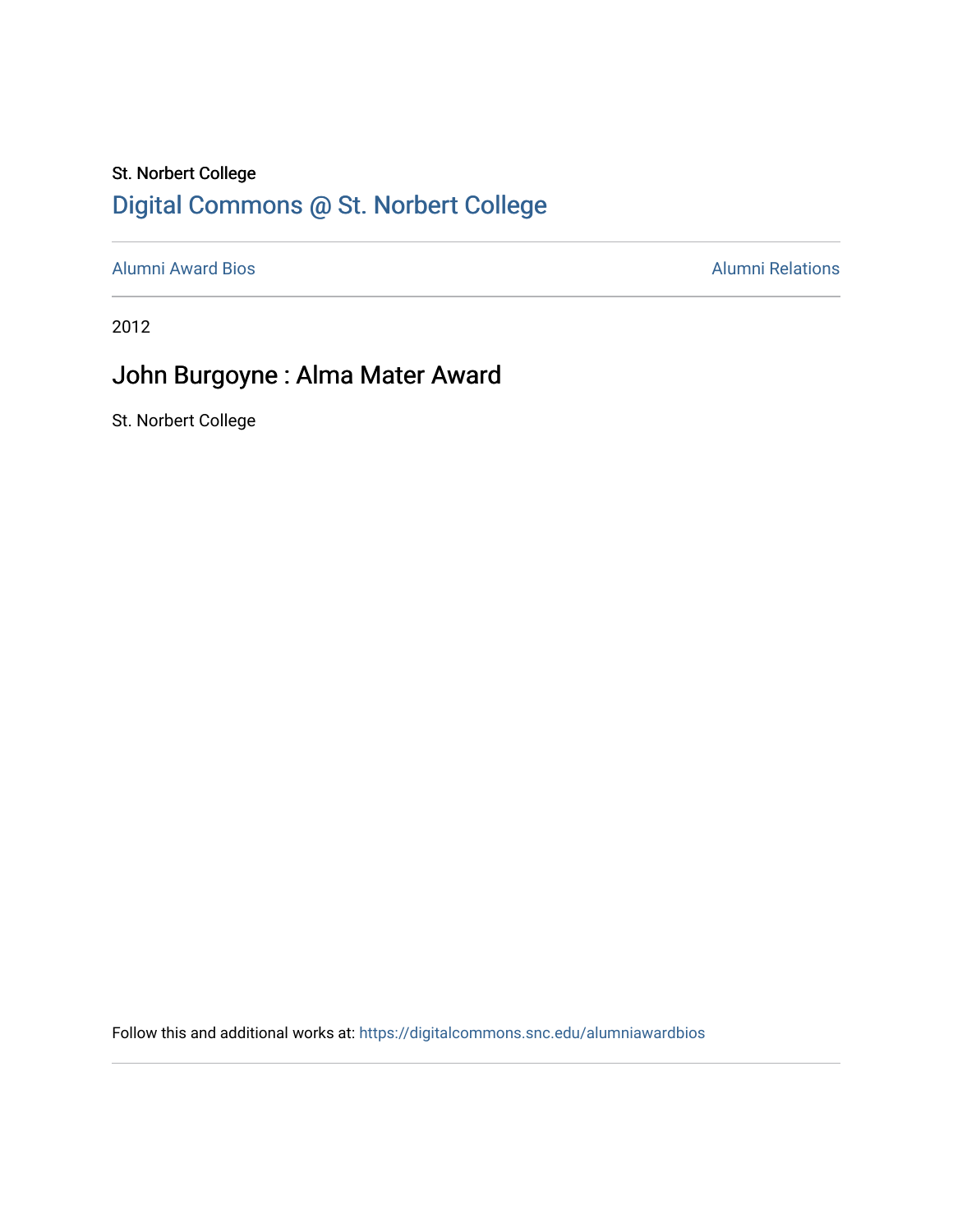



Q

[Academics](https://www.snc.edu/academics) [Admission](https://www.snc.edu/admission) [Campus Life](https://www.snc.edu/campuslife) [Living Norbertine](https://www.snc.edu/livingnorbertine) [Athletics](https://www.snc.edu/athletics) [About](https://www.snc.edu/about)

[Alumni](https://www.snc.edu/alumni/) [Alumni Awards](https://www.snc.edu/alumni/awards/) 2012 Alma Mater A

## [Alumni](https://www.snc.edu/alumni/index.html)

[Events & Reunions](https://www.snc.edu/alumni/event/index.html) [Behind the Arch](https://www.snc.edu/alumni/event/behindthearch/) [Benefits and Services](https://www.snc.edu/alumni/benefits.html) [Get Involved](https://www.snc.edu/alumni/getinvolved.html) [Give to SNC](http://giving.snc.edu/) [Alumni Awards](https://www.snc.edu/alumni/awards/index.html) [Past Recipients](https://www.snc.edu/alumni/awards/recipients.html) [Knight Lights](https://www.snc.edu/alumni/knightlights/index.html) [Alumni-Owned](https://www.snc.edu/alumni/directory/index.html) [Businesses Network](https://www.snc.edu/alumni/directory/index.html) [Alumni Board](https://www.snc.edu/alumni/alumniboard.html) [Student Alumni](https://www.snc.edu/alumni/saa.html) [Ambassadors](https://www.snc.edu/alumni/saa.html) [Staff](https://www.snc.edu/alumni/contactus.html)

# 2012 Alma Mater



#### John Burgoyne '64 [Acceptance speech video](http://www.youtube.com/watch?v=uXdqv0iFiXA)

You might be mildly surprised to find a retired president of IBM China in Parker County, Texas. You'd surely be very surprised to find him fighting fires there – but that's precisely what John Burgoyne has been doing over the past decade.

John capped a 30-plus-year IBM career by serving as president and GM of its China operation during the early '90's, when he led the organization to explosive revenue growth before taking on the challenge of managing the company's Asia-Pacific Travel and Transportation Industries.

After retiring from IBM in 1996,

John, as founder and president of Burgoyne and Associates, has continued to provide consulting services to other IBM divisions, Fortune 500 companies and entrepreneurial startups.

John's career success was coupled with an enduring passion for social justice and a deep love for humanity. During his time in China, he worked to raise employee pay to unprecedented levels, instilling self-respect and dignity among the workforce. He also helped found an interdenominational church, the Congregation of the Good Shepherd, which is still in operation today.

Carrying his commitment to service back to the United States, John, with his wife Nancy, spearheaded efforts to build strong partnerships between Fort Worth, Texas, and its sister city, Guiyang, China, to promote world peace and justice.